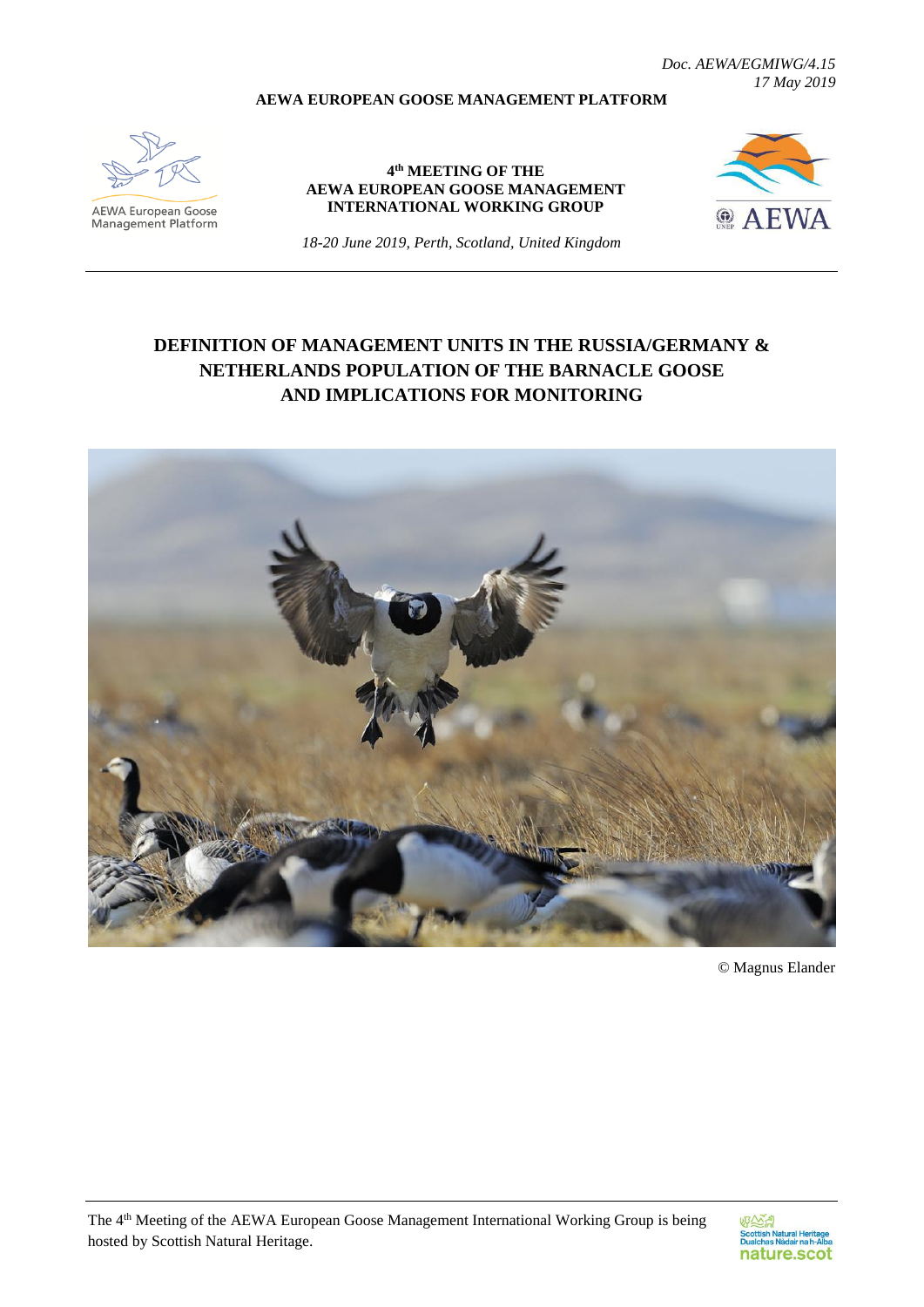*Definition of MUs in the Russia/Germany & Netherlands Population of the Barnacle Goose and implications for monitoring*

### **1. Background**

In the International Single Species Management Plan (ISSMP) for the Barnacle Goose (*Branta leucopsis*), adopted at the 7<sup>th</sup> Session of the Meeting of the Parties to AEWA (MOP7) in December 2018 in Durban, South Africa, it has been suggested as an option, that the management of the Russia/Germany & Netherlands population could be divided into two or three Management Units (MUs). The EGMP Data Centre and the International Modelling Consortium herewith propose biologically defined Management Units (MUs) to be considered by the EGM IWG.

### **2. Proposed Management Units**

The analysis proposes the definition of three MUs, all wintering in the same range in the Netherlands, Belgium, Germany, Denmark and south Sweden:

- **MU1:** The arctic Russian breeding population (migratory).
- **MU2:** The temperate Baltic breeding population, including the Oslo Fjord breeding population (migratory).
- **MU3:** The temperate North Sea breeding population, breeding in the Netherlands, Belgium, Germany and south-west Denmark (considered sedentary).

Capture-Mark-Resighting (CMR) programs have shown that there is some exchange between the three MUs. The discrimination between MU2 and MU3 is geographic; however, it is predicted that if the temperate populations continue to grow and spread out, the division may become blurred. Therefore, the delineation of these MUs has to be considered within an adaptive process, and future studies will enable a refinement of the definition of MUs.

### **3. Implications of the use of MUs on monitoring data requirements for assessments**

At the 2nd meeting of the International Modelling Consortium on 21-22 March 2019 (Kalø, Denmark), the implications for data requirements were evaluated, for an Adaptive Flyway Management Programme (AFMP) based on the three MUs, versus grouping MU2 and MU3, or managing the population as a whole. The basic essential variables needed for management are population size and offtake (harvest, culling, derogation shooting, egg destruction). Estimates of demographic variables, such as annual survival rates and productivity (percentage of juveniles in the population), as well as exchange rates between MUs would be important variables to include in population models. Survival rates can be derived from CMR programs coordinated among the breeding Range States. Productivity in MU2 and MU3 can be assessed during summer counts (July); such counts will have to be coordinated among breeding Range States. An overall productivity estimate for the population can be made in autumn.

### **3.1. Use of three MUs (MU1, MU2, MU3)**

In the case the three MUs are used for the AFMP, it will be necessary to assess the population sizes of each MU on a regular basis, preferably at intervals of no longer than three years. Because birds from the three MUs mix in the wintering Range States, it will not be possible to derive an estimate of the numbers belonging to each MU based on winter counts in each Range State, unless systematic marking or tracking of geese is continued in each MU, to make an estimate of the proportion of birds from each MU in each Range State possible. Since the various MU groups of geese may change their migratory behaviour, marking, re-sighting or tracking efforts will have to be maintained.

An alternative way to derive a population size estimate for each MU is to count the post-breeding population size and the young (in July) in each Range State in the temperate region (MU2 and MU3). By subtracting the summer estimates from MU2+MU3 from the total mid-winter population estimate, the Russian MU1 population estimate can be derived. To account for the number of geese dying between summer and mid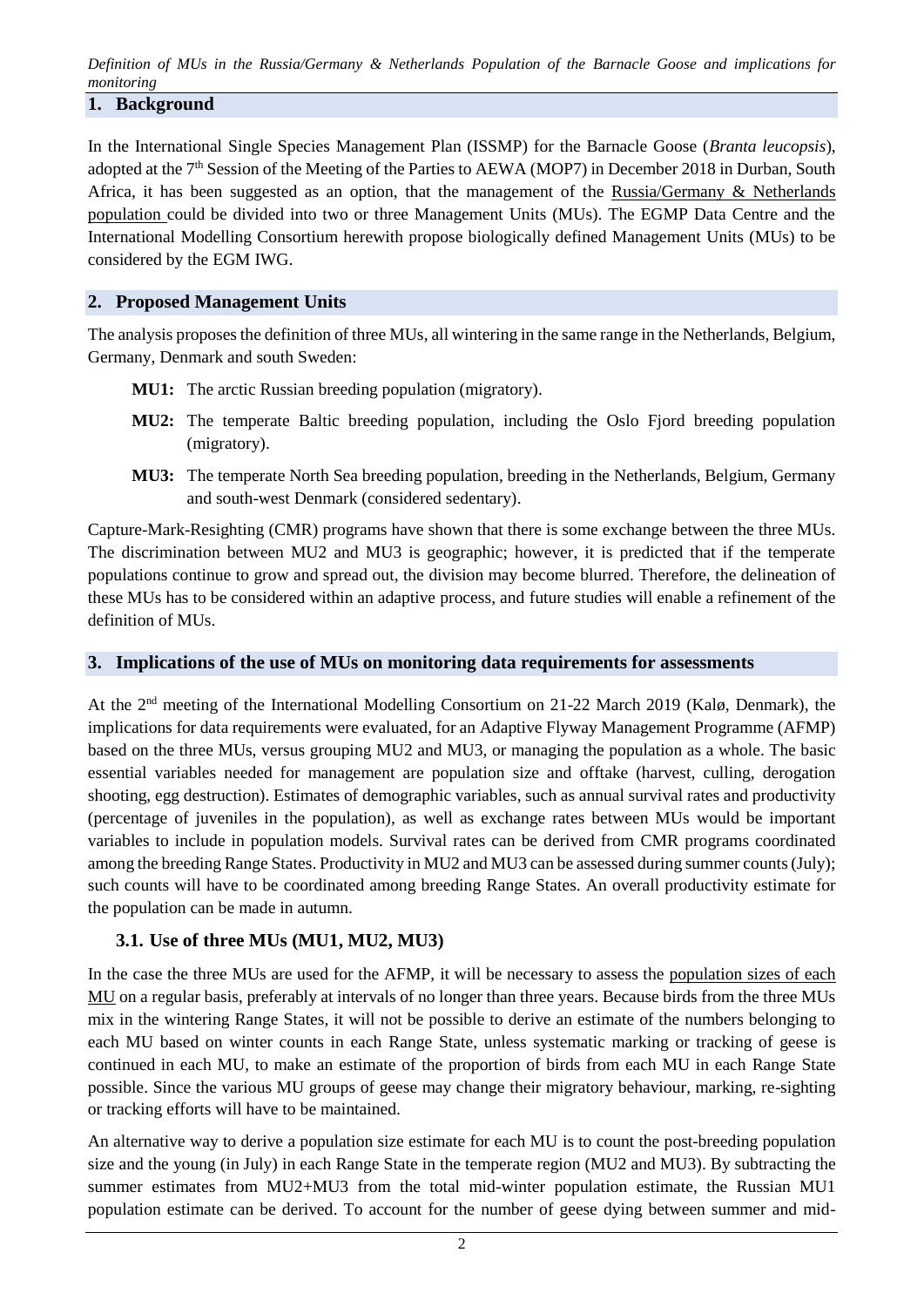winter, an estimate of the numbers of geese taken (harvest in Russia + derogation shooting offtake in the temperate region) have to be added to the MU1 mid-winter population estimate.

To estimate the number of geese taken in each MU, either harvested (in Russia) or shot/culled under derogation, the number of geese taken in each Range State needs to be known. Regarding derogation offtake, including shooting, culling and egg destruction, data from the EU member states can be derived from the mandatory annual reporting to the EU. Bag statistics from Russia can provide an estimate of the Russian harvest; however, this can in theory also be estimated from ring recovery analysis. Furthermore, regardless of whether counts are conducted in mid-summer or mid-winter, it is necessary to know how much of the offtake (harvest + derogations) occurs prior to and after the anniversary date of the count.

## **3.2. Use of two MUs (arctic MU1 and temperate MU2+MU3 merged)**

In the case of using two MUs, the monitoring data requirements do not differ from using three MUs (as above).

## **3.3. No use of MUs**

If no MUs are used for the AFMP, a population estimate can be derived from a mid-winter count performed in all wintering Range States.

Information about number of geese taken, i.e. harvested, derogation shooting, culling and egg destruction, is required from each Range State.

## **4. Advantages and disadvantages of managing at different MU levels**

As outlined above, managing on a MU basis comes at a cost regarding extra monitoring for a MU-based AFMP. A summary of the monitoring needs using MUs (either three or two) versus no MUs is presented in Table 1 below. In either case, a systematic national reporting of harvests (Russia) and derogations with a seasonal resolution is required. If MUs are used, it is necessary to maintain an extended protocol for population size monitoring. An internationally coordinated CMR program can provide estimates of the proportion of geese from each MU present in the Range States at the time of population monitoring, as well as data to estimate annual survival. Systematic summer counts of geese in the temperate regions can provide alternative MU population estimates, as well as productivity estimates.

If management objectives were similar for all three MUs, there would be no need for a MU approach. However, according to the ISSMP for the Barnacle Goose, as well as the outcomes of the discussions at the 2<sup>nd</sup> AEWA International Species Management Planning Workshop for the Barnacle Goose and the Greylag Goose (Leeuwarden, the Netherlands, 19 June 2018), management objectives differ to some degree. At least, three arguments for using MUs prevail:

First, according to the EU Birds Directive, Range States have the obligation to maintain the range of the population, which means that the Range States have to ensure that any management measures used do not negatively influence the migration of Barnacle Geese from the Russian arctic breeding grounds to the temperate wintering areas. To ensure this, countries will need to document, that in particular MU1 is maintained. The most effective way to monitor this is by application of MU-specific monitoring.

Second, biologically, the population processes, habitat interactions, anthropogenic pressures and management issues differ between the arctic MU1 and the temperate MU2 and MU3, as do the harvest opportunities and legal obligations. Furthermore, the arctic geese are regarded as a conservation asset in the wintering Range States, which does not apply to the summering geese in the same way.

Third, some temperate Range States have a more pronounced desire to manage national breeding populations than others, depending on the tolerance to agricultural damage or air safety risks caused by summering geese in particular.